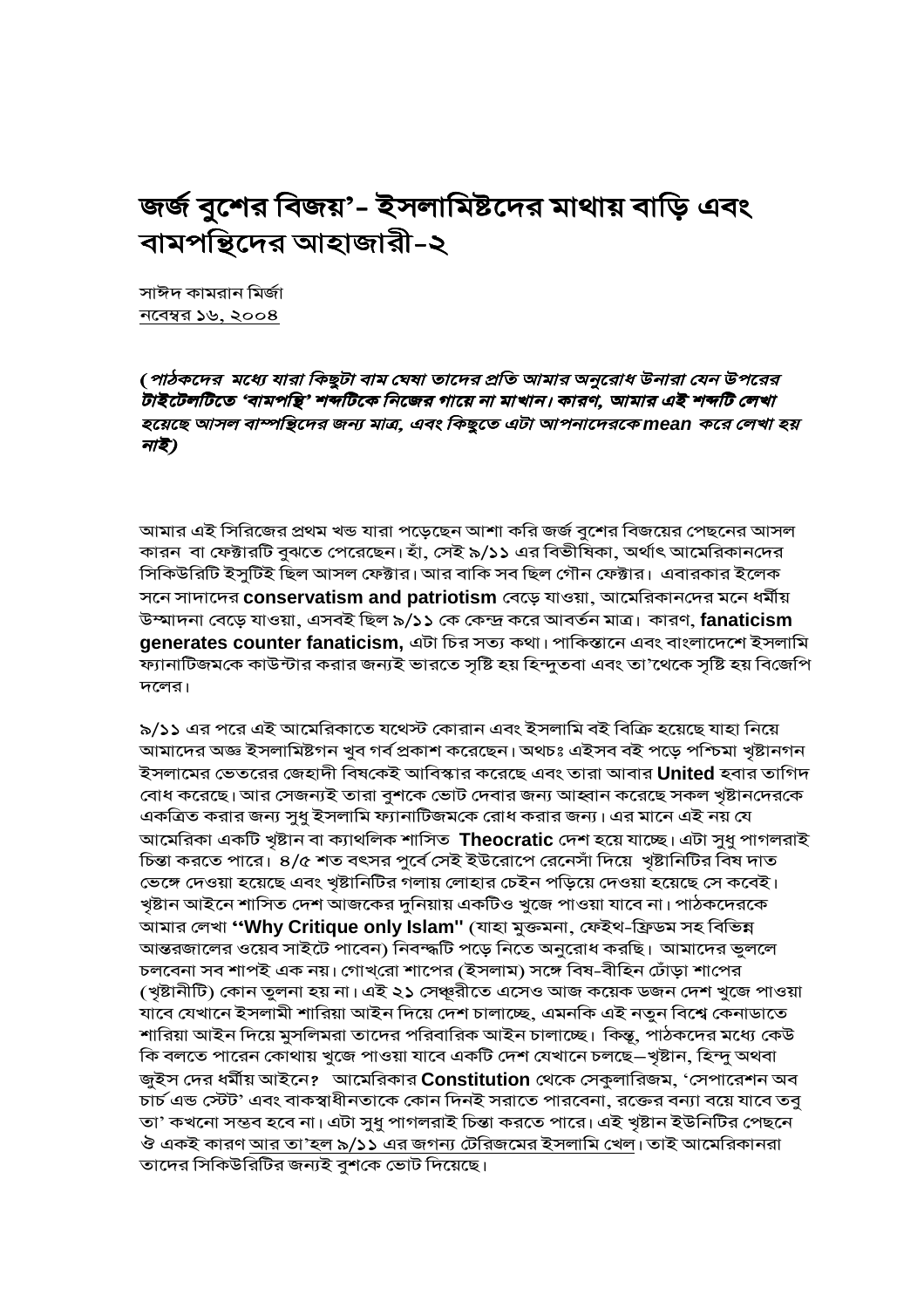#### বুশের ইরাক আক্রমনে বিশ্বে টেররিজম কি বেড়ে গেছে?

আসুন বিষয়টি একটু পর্যালোচনা করে দেখি। আমি মনে করি ইরাক আক্রমনে টেররিজম মোটেও বাড়েনি। ৯/১১ এর পর এই আমেরিকার মাটিতে একটিও টেররিজমের ঘটনা ঘটেনি এবং আমেরিকার বাইরেও কোথাও কোন আমেরিকান Property এর উপর কোন রকম টেররিজম ঘটে নাই। গত ৯/১১ এর পরে আমেরিকার মাটিতে একটি বোমাত দুরের কথা, একটি ডিমও ফোটে নাই এপর্জন্ত। এমনকি, আমেরিকার বাইরেও কোথাও কোন আমেরিকান সম্পত্তির উপর কোন টেররিষ্টের আঘাত লাগে নাই। আমি এখানে সারা বিশ্বে আমেরিকান সম্পত্ত্বির উপর ৯/১১ এর পুর্বে যে ভাবে বোমাবাজি হত (বিভিন্ন দেশের এম্বেসীগুলোতে, আমেরিকান জাহাজে, খোদ আমেরিকার শহরে ইত্যাদি) তাকেই টেররিজম বলছি। অর্থাৎ আমি ইরাকের গেরিলা যুদ্ধকে সাধারণ টেররিজম বলছি না। ইরাকের ঘটনা আলাদা যাহা আমি পরে ব্যাখ্যা করব।

এই হঠাৎ করে সারা বিশ্বে আমেরিকান **Installation** এর উপর বিনা কারনে টেররিজমের বোমাবাজি ৯/১১ এর পর আর না ঘটাটা কোন **Miracle or coincidence** নয়। **এটাকে ঠেলার নাম বাবাজী বলা হয়।** আল-কাঁয়দা জেহাদীরা ডেইজী-কাটারের বাড়ির চোটে লেজ তুলে দৌড়াচ্ছে বনে বাদাড়ে। আর পেট্রিয়ট আইনের তেলেসমাতিতে এই কাফেরল্যান্ড আমেরিকার ত্রিসিমানায় আসার সুযোগ নেই তাদের, হাতে-নাতে ধরা পরার ভয়ে সাহসই করছে না এদিকে আসতে। তাইত ভগ্ন হৃদয় নিয়ে ইরাক, সৌদি আরাবীয়া বা ইন্দোনেসিয়াতে যেয়ে কিছু কিছু বোমা-বাজীর খেল দেখাতে চেস্টা করছে মাত্র।

এটাও ভাবার কোন কারণ নেই যে হঠাৎ উসামার মনে আমেরিকান দের জন্য দয়া উতলিয়ে উঠেছে, যে কারণে আমেরিকার মাটিতে টেররিজমের খেলা হচ্ছে না। আসলে তাদের ভেল্কি বাজি ফাঁস হয়ে গেছে। আরবীয় চেহারা এবং মুসলিম নাম নিয়ে এই কাফের দেশের সিমানাই পার হতে পারছে না। আর ভেতরে যে সব আল-কাঁয়দা স্লিপার-সেল ছিল তা'প্রায় ধরা পড়ে গেছে এবং যারা ঘাস্টিমেরে বসে আছে তারা সাহস করতে পারছে না আরও একটি ইসলামি খেল দেখাতে। কারণ তারা খুব ভাল করেই বুজতে পেরেছে যে যদি আরও একবার এই জেহাদী খেল দেখায় ত'হলে <u>এই পাগলা বুশ ইসলামিষ্টদের কে কেয়ামত দেখাবে এ</u>বং আমেরিকায় মুসলিম ইমিগ্রেনদের বড্ড খবর আছে।

আমাদেরকে ভুললে চলবে না যে ৯/১১ না হলে আফগানিস্তান বা ইরাক আক্রমন out of question ছিল। আফগানিস্তানে আজও তালেবানদের ইসলামিক প্যারাডাইজ আরও অনেক বেশি জোঁসে 'ফ্লারিসিং' হত, দেশটি পাথর যুগে চলে যেত, আর উসামা তার জেহাদী বাহিনীকে আরও অনেক বেশি শক্তিশালী করতে পারত। উসামা এবং মোল্লা উমর ইসলামের খলিফাদের ন্যায় আরও অনেক বিবি গ্রহন করতে পারত। আমেরিকার মাথায় বাড়ি না দিলে আমেরিকা উসামাকে তেমন আমলেই আন্তত না এবং সে অনেকটা Undisturbed থেকে যেত এতে কোন সন্দেহ নেই। আর ইরাকে এখনও ইংগ-মার্কিন 'নো-ফ্লাই' জোন থাকত এবং ইসলামের মহাবীর সাদ্দাম তার দেশে আরও অসংখ্য গন-কবর বানাতে সুযোগ পেত, এবং প্যালেস্টাইনীদের জেহাদী সুই-সাইড বোমাবাজী আরও উদ্দম গতিতে চলতে থাকত। সারা ইসলামি বিশ্ব এ নিয়ে মাথাই ঘামাতো না। কারণ শত হলেও সাদ্দাম আর যাই হউক–একজন মুসলমানের বেটাত! মুসলিমরা হল গিয়ে ভাই ভাই। হাদিসে আছে না, ''**একজন <u>অমুসলিম</u> ন্যায় বিচারক রাজার চেয়ে একজন নিষ্ঠুর-অত্যাচারী মুসলিম রাজা অনেক ভাল''।** মুস্কিলত হয়েছে এই আমেরিকান কাফেরদেরকে নিয়ে। তারা নিজেরা সাদ্দামকে বিনাষ না করে যদি কোন একজন মুসলিম খলিফা দিয়ে সাদ্দামকে ক্ষমতা থেকে সরাতো তা'হলে আর কোন প্রভলেমই ছিল না। সারা মুসলিম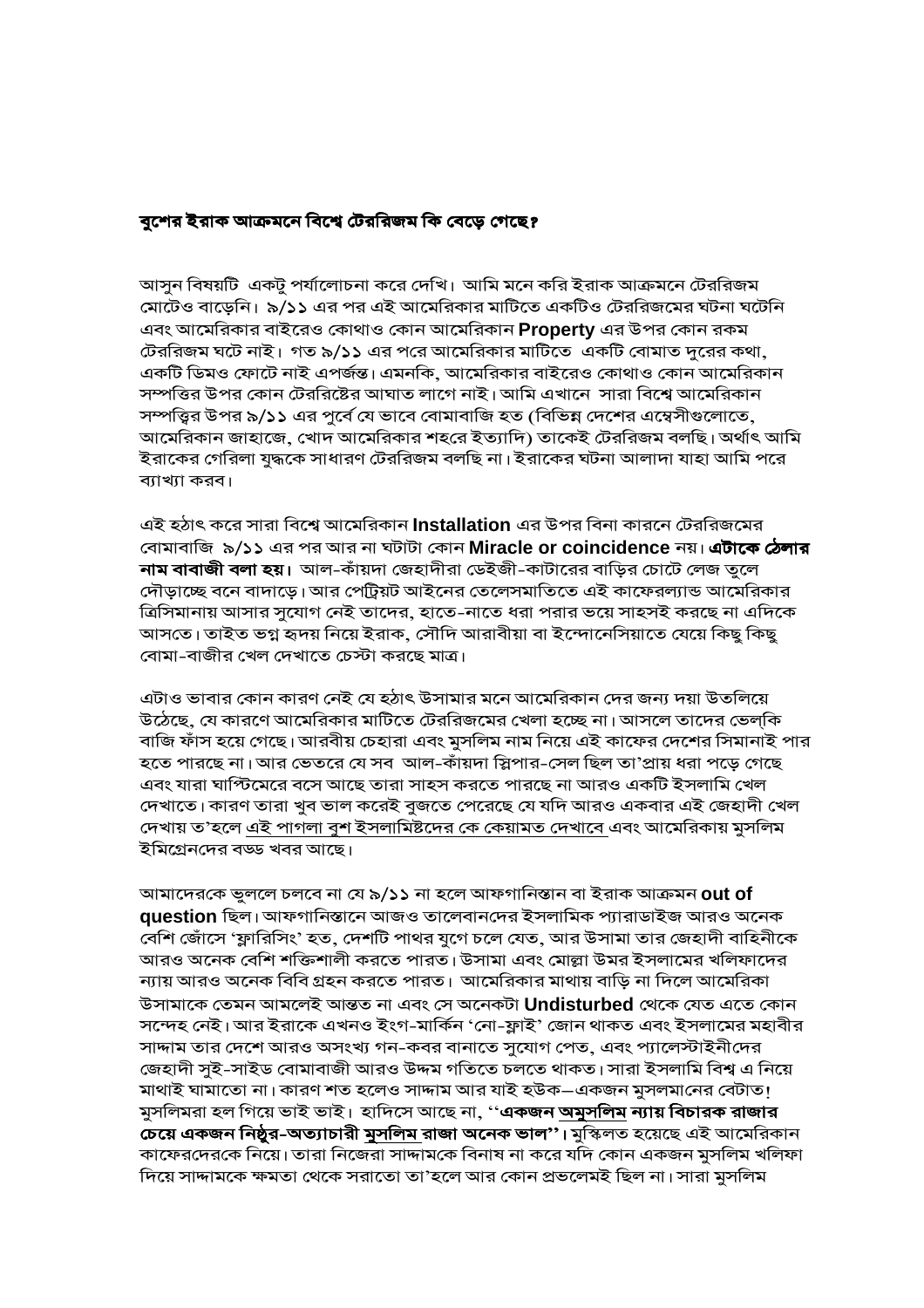বিশ্বের মানুষ শান্তিতে নাকে তেল দিয়ে ঘুমুতে পারত। মুস্কিল হয়েছে কাফের বেটা বুশ সাদ্দামকে সরিয়েছে। এটাই মুমিন মুসলিমগন সহ্য করতে পারছে না। শত হলেও সত্য ধর্মের মানুষত?

## ইরাকের ঘটনা গতানুগতিক টেররিজম নয়।

ইরাকে যেসব ঘটনা এখন ঘটছে তাকে আমি টেররিজম বলছি না মোটেই। কারণ ইরাককে একটি বিদেশী ফোর্স দখল করেছে এবং ইরাকে এখন তাদের গেরিলা স্টাইলে মুক্তিযুদ্ধ চলছে। আমরা যে ভাবেই দেখি না কেন, সাদ্দামের অনুরক্ত সুন্নী মুসলিম বা সাদ্দামের শাসন যারা উপভোগ করছিল তাদের কাছে ইরাক বিদেশী শক্তি দ্বারা দখলকৃত । আর সেই দেশটিকে দখল-মুক্ত করার জন্য চলছে মুক্তি যুদ্ধ। ভুললে চলবে না আমারিকার কোয়ালিশন বাহিনী ইরাক দখল করেছে বলতে গেলে বিনা যুদ্ধে। সাদ্দামের সেনা বাহিনী যুদ্ধ না করে অস্ত্রনিয়ে পালিয়েছে পরে গেরিলা যুদ্ধ করার প্লান করে। আর তাই আমরা দেখ্ছি এখন। সাদ্দামের সৈন্য, বিশেষ করে ভয়ংকর ফেঁদাইন বাহিনী (যে ধুর্ত বাহিনী দিয়ে সে ইরাককে প্রায় ৪০ বৎসর কুক্ষিগত করে রেখেছিল) এই গেরিলা যুদ্ধ চালিয়ে যাচ্ছে। অবশ্য তাদের সঙ্গে এসে যোগ দিয়েছে পলাতক দলছুট আল-কাঁয়দাগন এবং কিছু আরব জেহাদীরা। তারা এই যুদ্ধে পুরোপুরি আল-কাঁয়দার টেররিষ্ট টেকনিকে সুই-সাইড বোমাবাজি করে অসংখ্য নির্দোষ ইরাকী সিবিলিয়ান মারছে বটে; তবে এটা তাদের আল-কায়দা স্টাইলে মুক্তিযুদ্ধ ছাড়া আর কিছুইনা। এটাকে আমরা মুক্তিযুদ্ধই বলতে হবে। আমেরিকান **Installation** এর উপড় টেররিজম বলা যাবে না এটাকে। কারণ ইরাকী মুক্তিযুদ্ধারা তাদের নিজেদের পুলিশ ফারিতে, সপিং মলে, রাস্তা-ঘাটে বোমাবাজি করছে। এতে ইরাকীরাই সুধু একচেটিয়া মরছে। ইরাক যদি অন্য কোন দেশ (আমেরিকা ছাড়া) দ্বারা দখল হত তা'হলেও একই ভাবে দেশে টেররিজম করত তাদের দেশকে মুক্ত করতে। কাজেই ইরাকের ঘটনাকে গতানুগতিক টেররিজম বলা ঠিক হবে না।

# ইরাক যুদ্ধের ফলে প্যালেস্টাইনেও টেররিজম কমেছে।

অন্যদিকে–সাদ্দামের পতনের পর প্রত্যেক সুই-সাইড ফেমিলীকে ২০ হাজার ডলারের ভর্তকি বন্দ্ধ হওয়ায় প্যালেস্টাইনীদের সুই-সাইড এর খেলা ৯০% কমে গেছে। বলতে গেলে তাদের সেই জেহাদী জোঁসে ভীষন ভাটা পড়েছে এ কথা আজ দিনের মত সত্য। আফগান তালেবান দেরকে তৈরী এবং আফগানিস্তানে পুর্ন ইসলামী প্যারাডাইজ বানানোর পুর্ন Credit ছিল পাকিস্তানের সেনা বাহিনীর এবং ৯/১১ ঘটনা না ঘটলে আজ পাকিস্তানেও পুর্ন ইসলামি প্যারাডাইজ হয়ে যেত। এতে কারও দ্বিমত পোষন করার কোন সুযোগ নেই। এই তালেবানী জোঁস্ ছড়িয়ে পরত আরও অনেক মুসলিম দেশে। বাংলা দেশে, ইন্দোনেসীয়া, মালয়েশীয়া এবং আরও অনেক দেশে এই ইসলামি জোয়ার বয়ে যেত।

জোট-সরকারের মাধ্যমে বাংলাদেশেও আজ পাকিস্তানি স্টাইলে ইসলামি-শারিয়া আইন পাশ হয়ে যেত পার্লামেন্টের ভোটের মাধ্যমে এবং ক্রমান্বয়ে বাংলাদেশ ও পরিনত হত আজ একটি উৎকৃষ্ঠ ইসলামি প্যারাডাইজে। কারণ, গত তিরিশ বৎসর ধরেই বাংলাদেশে মৌলবাদ সাই সাই করে বৃদ্ধি পাচ্ছিল এবং প্রায়ই আমরা ইসলামি স্লোগান শ্তুনতে পেতাম–'**'আমরা বাংলাদেশে** আল্লাহর আইন কায়েম করব ইনশায়াল্লাহ'' বা ''আমরা হব তালেবান, বাংলা হবে আফগান''। ৯/১১ এর আগে এই সেদিনও এইসব বিভিন্ন ইসলামি জেহাদী শ্লোগান শুনা যেত হর হামেসা।

কিন্তু বিধি বাম। ৯/১১ এর পরে আফগানের তালেবান-আল-কাঁয়েদাদেরকে আমেরিকান ডেইজী-কাটার দিয়ে কুকুর-বেড়ালের ন্যায় বেধড়ক পেটানোর পর বাংলাদেশের মোল্লাদের সুর পালটিয়েছে; তাদের মুখে আর সেই জেহাদী স্লোগান শুনা যায় না। তারা এখন ডেইজী কাটারের ভয়ে '**ঠাকুর ঘরে কেরে আমরা কলা খাই না'** জিকির তুলেছে। হরদম বলে বেরাচ্ছে বাংলা দেশে কোন মৌলবাদ নেই।আমরা মৌলবাদ নই, এসবই ইসলামের শত্রুদের প্রপাগান্ডা। **এসবই সন্তব**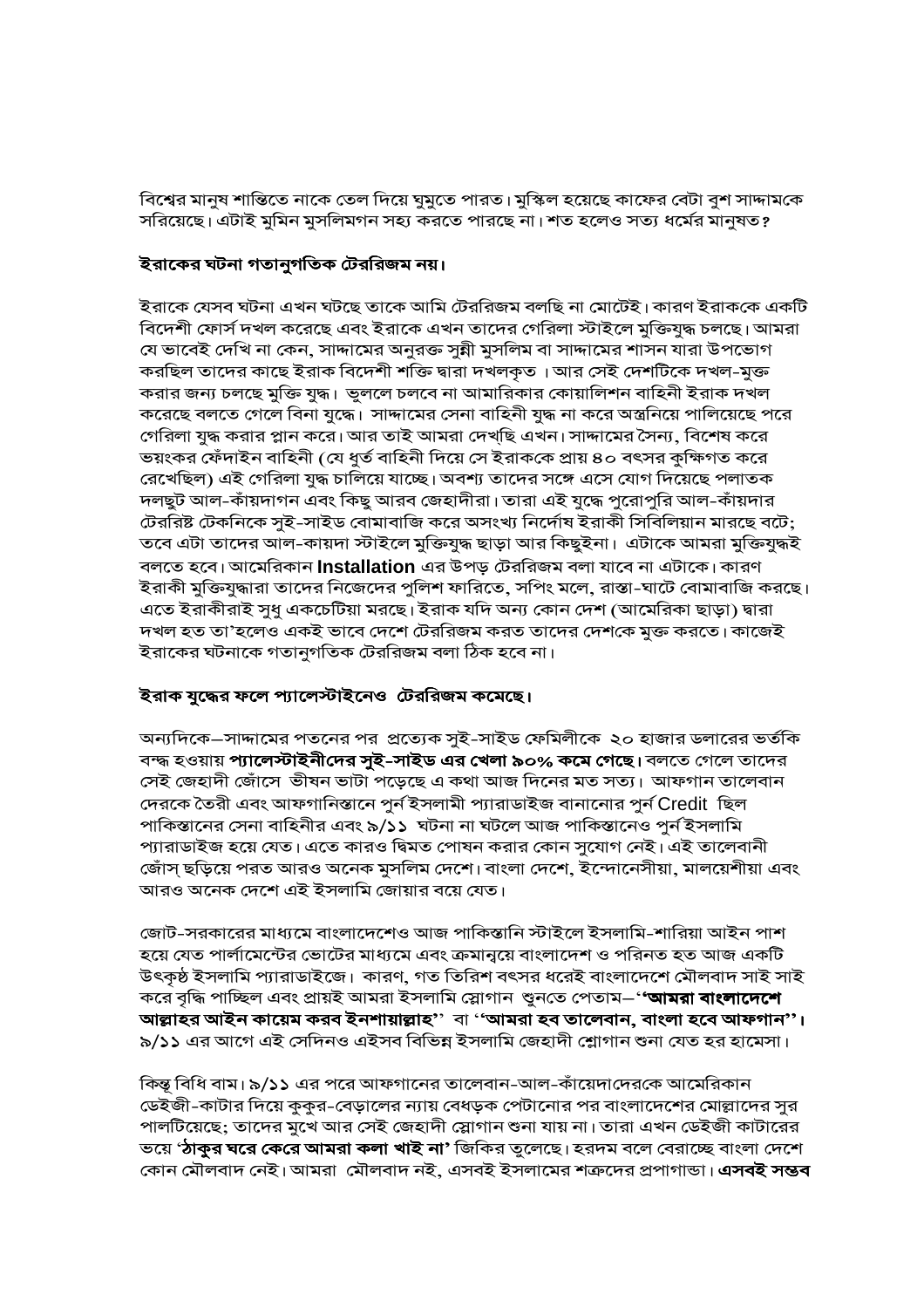**হয়েছে বুশ-চেনী মার্কা দুর্স্মূজ বাহিনীর সৌজন্যে।** যদিও তারা কিছু কিছু টেররিষ্ট-বোমাবাজি করে আওয়ামী কাফেরদেরকে মারছে, **কিন্তূ মূখে সেই সুমধুর জেহাদী স্লোগান আর নেই**। আর তাইত আজ বাংলাদেশের পত্রিকাতে লিখছে-'বুশের জয় সারা বিশ্বের জন্য বিভীষিকা'-ইনকেলাব। হাঁ খারাপ লোকদের জন্য আবশ্যই বুশ একটি বিভীষিকা বটে!

পাকিস্তানও আজ ঘুরে দাড়িয়েছে। যেই পাকিস্তানী আর্মি তালেবানদেরকে দুধ-কলা দিয়ে পোষেছে তারাই আজ তালেবান-আল-কাঁয়দদেরকে বেধম পেটাচ্ছে। সবই সম্ভব হয়েছে বুশের শক্ত মারের চোটে। ঠেলার নাম বাবাজীর চোটে টেররিষ্টের গড-ফাদার গাদ্দাপি আজ কত ভদ্র মানুষ, ইরানের ইসলামী জোষও আজ কমে এসেছে। এইত সেদিন ইরানের মোল্লারা ডিক্লার দিয়েছে-All nuclear work freez করা হল। বুশের বিজয়ের আগ পর্যন্ত ইরানী মোল্লারা বড় বড় কথা বলছিল ইউরোপিয়ানদের দাবির বিরোধ্যে। কিন্তু, বুশের বিজয়ের পর খুব তাড়াতাড়ি দাবি মেনে নিয়েছে। **সবই ঠেলার নাম বাবাজীর তেলেশ্মাতি।** 

বলতে গেলে ৯/১১ ঘটনা এই খোদ আমেরিকা এবং ইউরোপকে বাচিয়ে দিয়েছে। তা'নাহলে ইসলামিষ্টদের মাতম যে ভাবে শুরু হয়ে ছিল; সামনে অনেক বিপদ ছিল এই আমেরিকার কপালে। একবার মনে করে দেখুন–৯/১১ পুর্বে এই আল-কাঁয়দা জেহাদীরা সব্বর্মোট অনেক টেররিজমের ঘটনা ঘটিয়েছিল সারা বিশ্বে। তারা আজকে তাঞ্জানিয়ার আমেরিকান এম্বেসী, কালকে উগান্ডা আমেরিকান এম্বেসী , পরশু পাকিস্তানে আমেরিকান এম্বেসী, বৈরুতে আমেরিকান টুরিষ্ট এবং সাংবাদিক হাইজেক, টুরিষ্ট জাহাজে আমেরিকান হত্যা করা, তারপর আবার নাইরোবী আমেরিকান এম্বেসী , আবার ইয়েমেনে আমেরিকান জাহাজে, আবার সৌদিতে দুই-তিনটি আমেরিকান সেনা কেম্পে বোমাবাজী, উগান্ডাতে এয়ার পোর্টের হোটেলে বোমাবাজি, তারপর পরপর দু'বার WTC তে বোমা–এসময়গুলোতে আমেরিকার প্লেবয় প্রেশিডেন্ট ব্যস্ত ছিলেন বিউটি কুইন মনিকাকে নিয়ে। শেষ পর্যন্ত ২০০১ শালে ৯/১১ এর ঘটনা।

কিন্তু কেউকি আমাকে বলবেন– ৯/১১ এর পরে কয়টি আমেরিকান এম্বেসী বা আমেরিকান সম্পত্ত্বির উপর আল-কাঁয়দার হামলা হয়েছে? আশা করি এবার আমার সঙ্গে একমত হবেন যে ৯/১১ এর পর প্রেশিডেন্ট বুশের মারের চোটে বিশ্বে টের রিজম মোটেই বাড়ে নাই, আসলে কমেছে। এবং ক্রমে ক্রমে আরও কমবে বই কি। কয়েক বৎসর বেধম পিটুনি খেয়ে যখন দেখবে যে আর কোথাও টিকতে পারছে না, তখন আবার সোজা হয়ে শান্তির ধর্মের মোল্লারা আবার কয়েক শত বৎসর শান্তিতে থাকবে।

যারা এখনও মনে করছেন যে ইরাক আক্রমনের পর আল-কাঁয়দা জেহাদীদের টেররিষ্টের খেলা বেড়ে গেছে তাদেরকে অনুরোধ করছি কয়েকটি নমুনা দেখাতে। ইরাকের গেরিলা যুদ্ধছাড়া তারা আর একটিও দেখাতে পারবেন কি?

#### সাদ্দাম কি একজন সেকুলার?

অনেকে আবার তাদের খোড়াযুক্তি দেখায় যে সাদ্দাম হল সেকুলার আরব। তাকে কেন আমেরিকা ক্ষমতা থেকে সরাল? আমি বলছি–সাদ্দাম সেকুলার বা ইসলামিক কোনটাই নয়। সে হল সুযোগ-সন্দ্বানী এবং একজন প্রচন্ড ক্ষমতালোভী আরব। সাদ্দাম সেকুলার বাথিষ্ট পার্টির কাধে ভর করে ক্ষমতায় আরোহন করেছিল তা' ঠিক, কিন্তু সে সময় সময় প্রয়োজনে ইসলামকে ব্যবহার ঠিকই করেছে। বিশ্বের প্রায় সব ইরাকি এম্বেসীর সামনেই কিছু ফটো প্রদর্শনী ছিল এবং আমি বেশ কয়েকটি এম্বেসীর সামনে (৮০-৯০ এর দশকে) সাদ্দামের না<u>মাজে সেজদা ও হাত তুলে</u> <u>মোনাজাতের দৃশ্য দেখেছি</u>। সাদ্দাম সৌদীদের ন্যায় ইসলামের জন্য ইরাকি টাকা খরচ করেছে,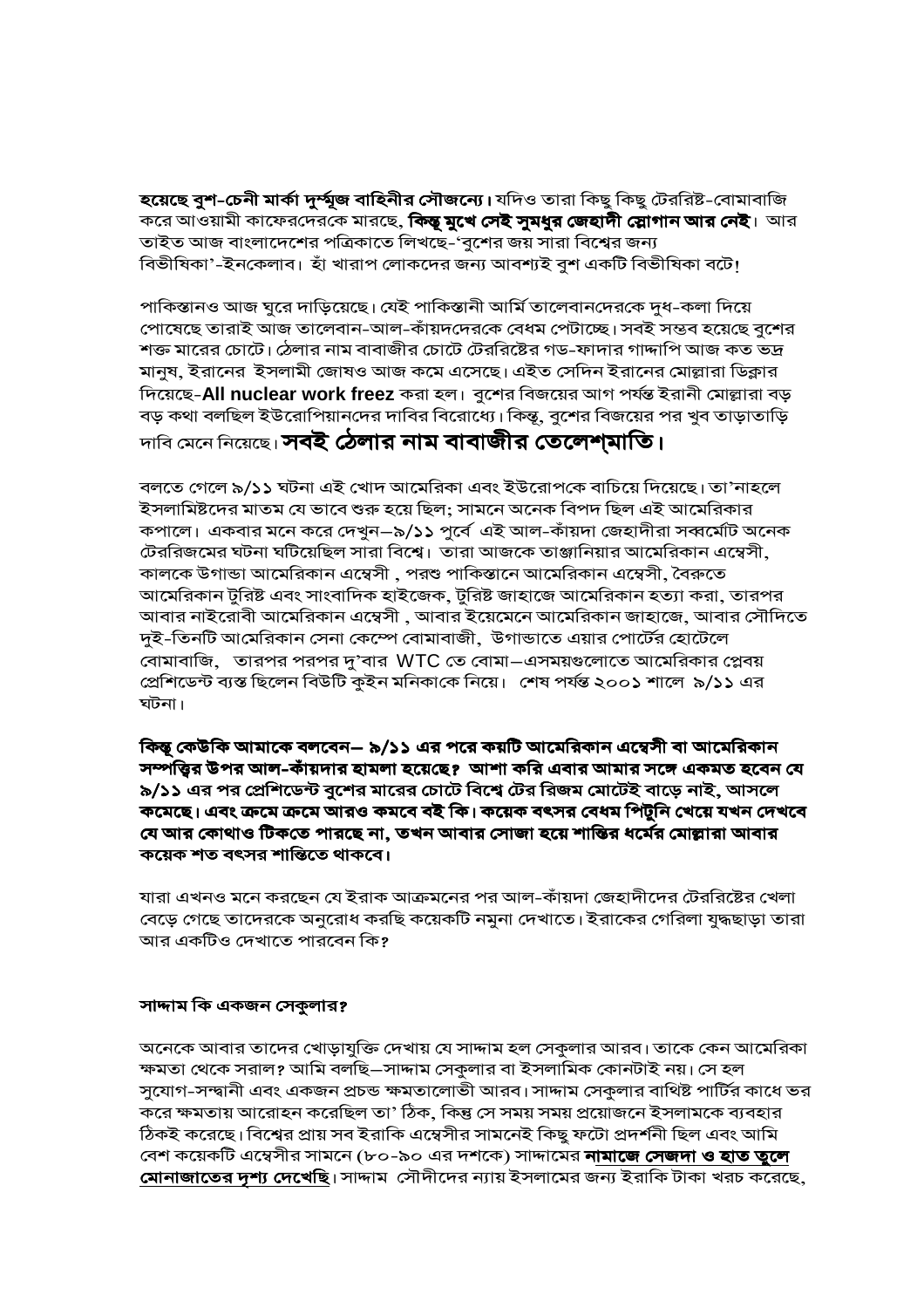বাংলাদেশের বেশ কয়েকটি বড় বড় মসজিদ (ঢাকার বনানীতে একটি) এবং মাদ্রাসা সাদ্দামের টাকায় হয়েছে। বাংলাদেশের মুসলিমদের কাছে সাদ্দাম একজন পাক্কা মুসলিম। ৯১' এর গালফ ওয়ারের পর সাদ্দাম মুসলিম বনে যায় এবং সে ইরাকী পতাকাতে কলেমা তৈয়ব যোগ করে, এবং তার দেশে বড় বড় মসজিদ বানিয়েছে। **সে তার নিজের রক্তদিয়ে একটি কোরান লিখেছে হাতে।** এবং সে প্রত্যেক যুদ্বের সময়ই ঘোষনা দিয়েছে সে কাফের দের বিরোধ্যে জিহাদ করছে। কাজেই সাদ্দাম একজন সেকুলার আরব তা' মোটেই ঠিক নয়। সাদ্দাম পালেস্টাইনীদের সুইসাঈড স্কোয়াডের প্রত্যেক ফেমিলীকে ২০ হাজার ডলার দিয়েছে। পালেস্টাইনের মুসলিমগন সাদ্দামকে তাদের সবচেয়ে বড় মিত্র এবং ইসলামের একজন বড় বীর (Hero) হিসেবে দেখে এসেছে এতদিন। এবং গত কয়েক দশক ধরে প্যালেস্টাইনী মুক্তিযুদ্বারা সাদ্দামকে তাদের মুক্তির প্রতিক এবং চেতনার উৎস (Symbol of their resistance) হিসেবে দেখে এসেছে। আজ সাদ্দামের পতনের পর পালেস্টানি সুইসাইড ৯০% কমে গিয়েছে।

তা'ছাড়াসাদ্দাম ছিলেন সারা বিশ্বের মুসললমানদের <u>এ**কমাত্র আশা-ভরসা, এবং মুসলিমদের**</u> <u>প্রা**ইড।** সা</u>দ্দাম একজন বাপের বেটা যে নাকি একমাত্র মুসলমান সুপার পাওয়ার আমেরিকার সঙ্গে টক্কর দিয়েছে। সারা বিশ্বের মুসলমানরা সাদ্দামকে নিয়ে গর্বিত। আর সারা বিশ্বের মুমিন মুসলমানদের এই ঠুন্কো ইসলামীক **Myth** কে ভেঙ্গে গুড়িয়ে দেওয়ার বড্ড প্রয়োজন ছিল। ঠিক সেই কাজটিই করেছে পাগলা বুশ। আমার এতসব যুক্তির পরেও যারা দ্বিমত পোষন করেন তাদেরকে অনুরোধ–আমাকে কিছু কারণ দেখাবেন কি– ঠিক কি কারণে **এমন একজন** কুক্ষাত ততাকথিত সেকুলার মানুষের জন্য সারা বিশ্বের মুসলমানদের এত সহানুভুতি, এত দরদ এবং এত হা-হুতাশ?

ইরাকের মাটিতে WMD না পেলেই সাদ্দাম ধোয়া তুল্সী পাতা হয়ে যায় নাই। ইরাক যুদ্ধের অনেক পুর্বেই সাদ্দাম WMD ব্যবহার করেছে ইরাক-ইরান যুদ্ধে, তার নিজের সিটিজেনের উপর সে WMD ব্যবহার করেছে। সে কুয়েত দখল করেছিল, ইরানের সঙ্গে ৮ বৎসর যুদ্ব চালিয়েছিল (যাহাতে ১মিলিয়ন ইরানী এবং ৩ লক্ষ ইরাকি আদমসন্তান মারা যায় যাদের সবাই ছিল মুসলমান) এবং পার্শবর্তি সকল দেশের জন্য সাদ্দাম একটি হুমকি হয়ে দাড়িয়েছিল। এমনকি সে সারা বিশ্বের প্রতি একটি হুমকি হয়ে দাড়িয়েছিল। সাদ্দাম একমাত্র মুসলিম রাজা যে ইজ্রাইলে ৩৬ টি স্কাড-মিসাইল মেরেছিল। অন্যদিকে এক সময়ের ইসলামি-টেররিষ্টদের গড ফাদার গাদ্দাপী ও আমেরিকা এবং ইজ্রাইলের বড় শত্রু ছিল এবং By the way এই গাদ্দাপী ও একজন বড় মাপের সেকুলার মুসলিম। তা'হলে আপনাদের সেকুলার যুক্তিটি কি কাজে লাগছে?

আমেরিকা সাদ্দামকে কুয়েত থেকে ল্যাং মেরে তাড়িয়ে দেবার ফলে সে আমেরিকার একজন বড় সক্র হয়ে দাড়িয়েছিল। কথায় বলে 'একজন শত্রুর শত্রু হয়ে যায় বন্দ্ধু' তাই ৯/১১ এর সঙ্গে সাদ্দামকে জড়ানো কোন ভুলের কাজ ছিল না। আর সেই কারণেই এখনও ৭৫% আমেরিকান নাগরীক মনে করে ৯/১১ এর সঙ্গে কোন না কোন ভাবে সাদ্দামও জড়িত ছিল। জর্ডানী আল-কাঁয়দার নেতা আল-জাকাওয়ী আফগানিস্তান থেকে জেহাদ শেষে এই ইরাকেই তার আস্তানা গেড়েছিল, কাজেই ইরাক একেবারে নির্দোষ ছিল তা' গ্যারান্টি দিয়ে বলা যায় না। সব জিনিষেরই সব সময় প্রমান মিলে না। আমি এখনও মনে করি সাদ্দাম ক্ষমতায় থাকলে আফগান-পাকিস্তান থেকে তাড়া খেয়ে আল-কাঁয়দা জেহাদীরা তাদের সেকেন্ড কেম্প ইরাকেই স্থাপন করত এবং জেহাদীদের জোঁস এখনও ১০০% বজায় থাকত। প্যালেস্টাইনে ডেইলি সুইসাইড বোমা ফাটাত।

আমেরিকার গণতন্ত্র পিউর নয় যারা মনে করেন তাদের সঙ্গে আমি কোন তর্ক না করে শুধু একটি প্রশ্নই করব। প্লিজ আমাদেরকে এই দুনিয়াতে মাত্র একটি দেশের নাম বলুন যেখানে আমেরিকার চেয়ে ভাল ও সুষ্ঠূ গণতন্ত্র আছে। আমরা সে দেশে যেয়ে দেখতে চাই তাদের সুষ্ঠূ গণতন্ত্রটি।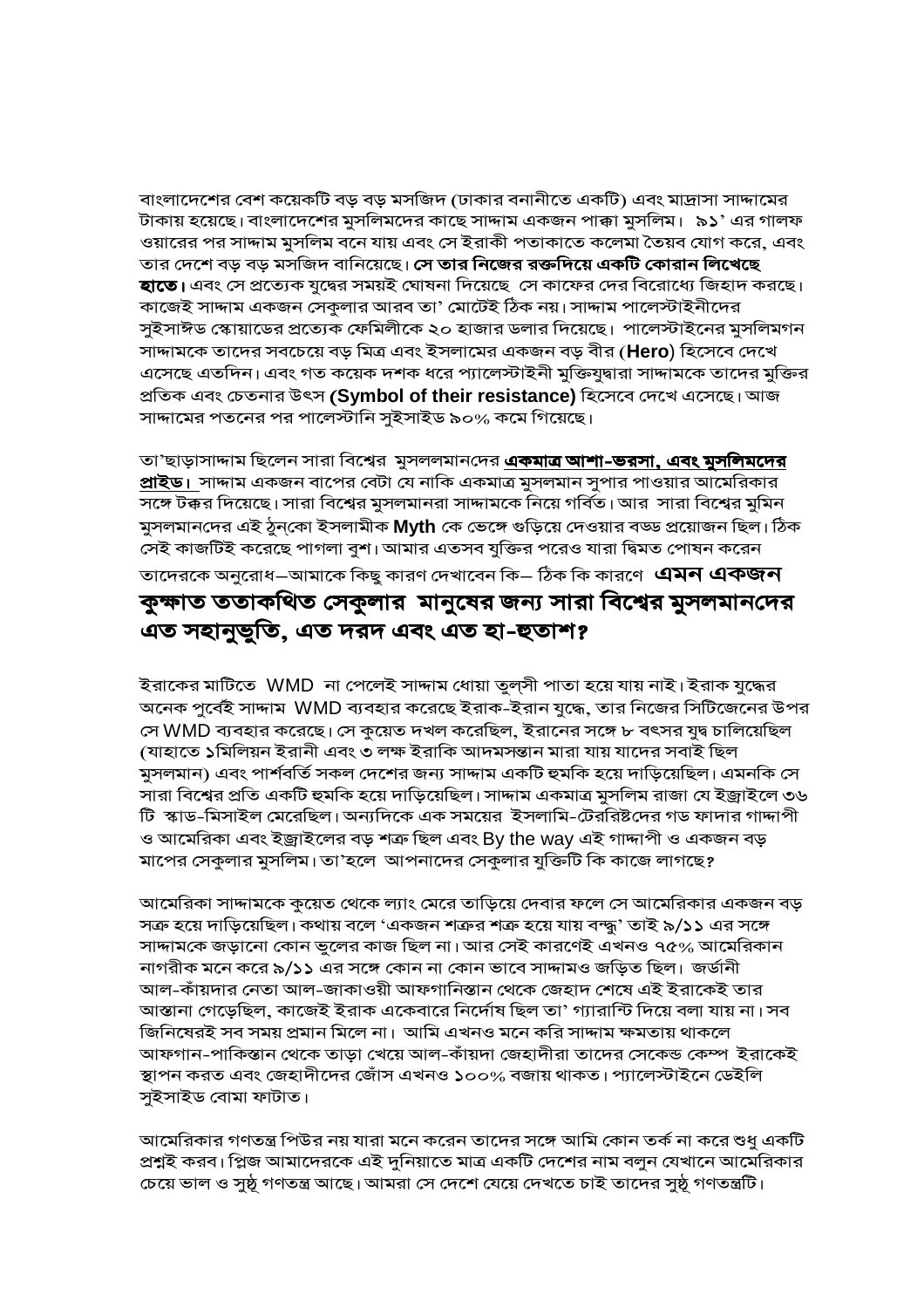২০০৪ নির্বাচনে কারচুপি করে বুশ জিতে নিয়েছে যারা মনে করেন তাদেরকে আমি সম্মানের সহিত জিজ্ঞেস করছি–এতসব কারচুপি যদি হল তা'হলে চ্যালেঞ্জার জন কেরী কেন এত তারাতারি (মাত্র কয়েক ঘন্টার মধ্যেই পরাজয় মেনে নিয়ে বুশকে Congratulation জানাল? জন কেরী নিজে একজন বিলিওনার এবং অতি উৎসাহী কেন্ডিডেট ছিলেন তার অর্থের জোর, জনবল সাপোর্ট কোনটারই কম্তি ছিল না। হাজার হাজার Lawyers তৈরী ছিল আইনের লড়াই করার জন্য। তবু কেন সে এত তারাতারী পরাজয় মেন নিল বলবেন কি? আসলে আমাদের তৃতীয় বিশ্বের পভিতগন তাদের নিজ দেশের নির্বাচনে পুকুর/সাগর চুরি দেখে অভ্যস্থ হওয়াতে এদেশে এসেও কারচুপির ভুত দেখতে পান। অর্থাৎ সে পুরানো স্টাইল–ইলেকসানে হারলেই সুক্ষ কারচুপির সপ্ন দেখেন আর কি।

#### <u> বুশকে আমারিকার কেন প্রয়োজন!</u>

ইনকেলাব লিখেছে **'বুশের জয় সারা বিশ্বের জন্য বিভীষিকা**'। না, আমি মনে করি বুশের বিজয় সারাবিশ্বের ইসলামী টেররিষ্টদের জন্য বিভীষিকা মাত্র। বুশের বিজয় বিশ্বের সকল ইসলামী টের রিষ্টদের জন্য একটি দাঁত ভাঙ্গা জবাব। বুশের বিজয় সারা দুনিয়ার শান্তিকামী মানুষের জন্য মোটেও বিভীষিকা নয়। কারণ, ইসলামীষ্টরা একমাত্র ডান্ডা পেটানোকেই ভয় পায়; তাদের সঙ্গে কোন আপোষ করতে গেলে সেটাকে সভ্য জগতের দুর্বলতা মনে করবে এবং তারা আরও জোঁসের সঙ্গে বোমা ফাটিয়ে নির্দোষ মানুষ হত্যা করবে। ইসলামিষ্টদেরকে ডেইজী-কাটার দিয়ে খুব শক্ত বাড়ি দিয়ে ধংস করতে হবে। তার আগে তাদের ইসলামী জোঁস মটেও কমবার নয়। ৯/১১ এর ঘটনা আমেরিকানদের চোঁখ-কান খুলে দিয়েছে। বুশ যদি তৈরীত গতিতে আফগান তালেবানদের ঢেড়াগুলো ওলট-পালট করে **তালেবান-আল-কাঁয়দা জেহাদীদেরকে কুকুর-বেড়ালের ন্যায় বেদম মাইর না দিত**, তা'হলে গত তিন বৎসরে অন্ততঃ আরো ২/৩ টি বোমা-বাজির খেলা এই আমেরিকার মাটিতেই ঘট্ত এবং সারা বিশ্বে আমেরিকান এম্বেসীগুলতে অনেক বোমাবাজি হত। বুশের এই সময় মত Befitting action এর জন্যই সে পুনরায় প্ৰেশিডেন্ট নিৰ্বাচিত হয়েছে।

প্রশিডেন্ট র্যাগানকেও তার প্রথম Term এ টেররিষ্ট গড-ফাদার গাদ্দাপিকে একটি শক্ত থাবা দিয়েছিল, গ্রানাডাতে দিয়েছিল আর একটি শক্ত থাবা, কলম্বিয়ায় নরিয়েগাকে তার ঘর থকে ধরে নাগর-দোলা করে বেধে নিয়ে এসেছিল এবং সুপার পাওয়ার সবিয়েট রাশিয়াকে **Evil** Empire বলে ধমক দেওয়ায় সারা ইউরোপ এবং এশিয়া তার নিন্দা করেছিল এবং র্যাগান ভীষন **Un-popular** ছিল। কিন্তু, ইতিহাস সাক্ষী, সারা দুনিয়ার মানুস **Wrong** ছিল এবং র্যাগান কমিউনিষ্ট কেম্প ভেঙ্গে গ্রুড়িয়ে দিতে সক্ষম হয়ে ছিল তার দ্বিতীয় টার্মে। ঠিক তেমনি ইতিহাস আবার প্রমান করবে–যারা বুশকে নিন্দা করেছে তারা কত ভুল করছে। র্যাগানের ন্যায় বুশকেও ইসলামী টেররিজম ধংস করার জন্য দুনিয়ার মানুষ চিরদিন মনে রাখবে বলেই আমার দৃঢ় বিশ্বাস।

যে কারনে আমেরিকার জনগন বুশকে নির্বাচিত করেছে, যে কারণে অস্ট্রেলিয়ার প্রধান মন্ত্রীকে পুনরায় নির্বাচিত করেছে, ঠিক একই কারণে প্রেশিডেন্ট র্যাগানও তার দ্বিতীয় টার্মে Landslide Victory পেয়েছিল। আমি অবাক হব না যদি ঠিক একই কারণে ব্রিটিশ প্রধান মন্ত্রী Tony Blair কেও সেদেশের জনগণ আবার নির্বাচিত করে।

আফগানিস্তানে আল-কায়দার বাসা গুড়িয়ে দেবার পর ইরাক ছিল একমাত্র দেশ যেখানে আবার ইসলামি টেররিষ্টরা পুনরায় **re-grouping** এর সুযোগ পেত। সাদ্দাম তাদেরকে অর্থ এবং অস্ত্র সাপ্লাই করে তাদেরকে চাঙ্গা করার অনেক সম্ভাবনা ছিল। তা'ছাড়া সাদ্দামের পতন ইসলামিষ্টদের জন্য একটা বিরাট Moral crushing message ও বটে। তা'ছাড়া ঔদিকে প্যালেস্টাইনীদের জেহাদী জোঁস এখনও পুরো বজায় থাকত। সাদ্দামের পতনের পর তাদের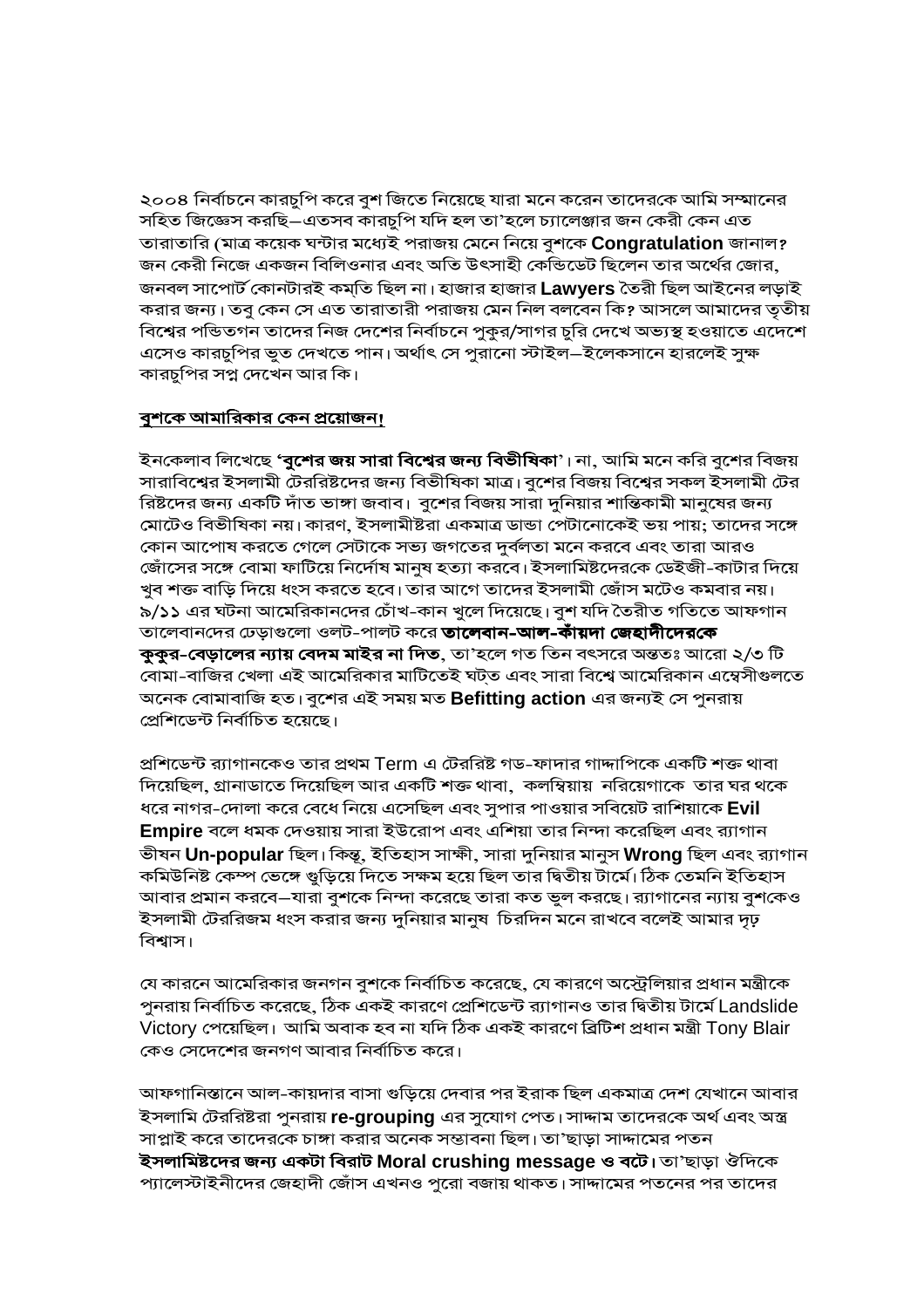জোঁসে অনেক ভাঁটা পরেছে। কারণ, প্রতিটি সুইসাইড ফেমিলীকে ২০ হাজার ডলারের চেক আর কেউ দিবার রইল না।

আমার মতে ইরাকের 'আরাফাতের ময়দানে' আল-কাঁয়েদা এবং অন্যান্য ইসলামি জেহাদীদের সঙ্গে টেররিজমের খেল খেলা খোদ আমেরিকার মাটিতে খেলার চেয়ে হাজার গুন ভাল। টেররিজমের ব্যাপারটি কোন সহজ ব্যাপার নয়, এবং এটির কোন নির্দিষ্ট দেশ নেই যে আমেরিকা যেয়ে দখল করে নেবে। আল্লহর সৈন্যদের কোন নির্দিষ্ট দেশ নেই; তারা ছড়িয়ে-ছিটিয়ে আছে, বনে জঙ্গলে, সারা পৃথিবীতে, অর্থাৎ আল্লহর দুনিয়াতে। তাই এই টেররিজমের যুদ্ধ হবে কঠিন এবং দীর্ঘ্যস্থায়ী। আমার মতে এই ভয়ংকর শত্রুকে ধংস করতে অন্ততঃ ১০-২০ বৎসর সময় লাগবে। তাই আরবের বুকে বা এশিয়ার কিছু দেশে টেররিজমের একসন দেখে হতাশ হবার কিছুই নেই। আমেরিকা ইচ্ছে করলে টেররিজমের খেলা দুরে রাখতে পারে তার প্রমান বুশ দেখিয়ে দিয়েছে।

## Patriot আইন কেন খারাপ?

আমেরিকাতে মানুষ বেজায় স্বাধীনতা ভোগ করত। সারা পৃথিবীতে এত বেশি স্বাধীনতা আর কোন দেশে ছিল না। বিভিন্ন দেশের মানুষ এদেশে এসে তার পাশপোর্ট টি ফেলে দিয়ে বৎসরের পর বৎসর এদেশে থেকে কাজ করে জীবিকা অর্জনে কোন বাধা ছিল না। মানুষের বাক-স্বাধীনতা ছিল অফুরন্ত। দেশের Air port গুলোতে ছিল জামাইর আদর, চেক-পোস্ট বলতে যাহা ছিল তা'দিয়ে যে কোন ভদ্র-গুন্ডা-বদমাশ প্রায় সবার ছিল অতি সহজ আনা-গোনা। কাউকে See-off করতে গেলে একেবারে প্লেনের দোর-গোড়ায় যাওয়া যেত। আর এইসব অবাধ সুযোগ গ্রহন করেই ইসলামী টেররিষ্ট গন ৯/১১ এর ঘটনা খুব সহজে ঘটায়। তারপর বুশ সরকার কেন পেট্রিয়ট আইন করেছে তাহা একজন ১০ বৎসরের খোকারও বুঝার কথা। আমদের সবার জীবনের সিকিউরিটি দেবার পবিত্র দ্বায়ীত্ব সরকারের, এবং সরকার যদি পেট্রিয়ট আইন করে তা'হলে আমেরিকান জন সাধারনের এত আফসোস বা অবিযোগ কেন?

আমার কিছু মুসলিম বন্দ্ধু প্রায় এই পেট্রিয়ট আইনের বিরধ্যে অনেক চেচামেচি করে এবং ভাব খানা দেখায় যেন এই আইন করে বুশ সরকার বেজায় অন্যায় করে ফেলেছে। কিন্তু কেন? আমারত কোন অসুবিধা হয় না, আপনারদের এত অসুবিধা কেন? হাঁ অসুবিধা হয় বটে–বিমান বন্দরে অধিক সময় চেক করে, প্রতিদিন সকালে নিজের অফিসে ঢুকতে হলে ইলেক্ট্রনিক সিকিউরীটি মেশিনের ভেতর দিয়ে যেতে হয়, বেগ খুলে দেখাতে হয় ইত্যাদি কড়াকরির ভেতরে আমাদের সবাইকে চলতে হচ্ছে। আমরা অনেকটাই স্বাধীনতা হাড়িয়েছি এই ৯/১১ এর পরে। আমার প্রশ্ন হল–এর জন্য কি আমারা বুশ সরকারের দোষ দিব নাকি ঔ ইসলামি টেররিষ্টদেরকে দোষ দিব? কে দোষি এজন্য? আমরা কি চাইব আমার ফ্লাইটে বা আমার অফিসে একজন ইসলামী টেররিষ্ট গোপনে বোমা নিয়ে Blast করে আমাকে মেরে ফেলুক?

#### তবে পেট্রিয়ট আইন নিয়ে কেন এত অভিযোগ?

আসুন দেখি কেন ইসলামিষ্টগনের এত অভিযোগ এই পেট্রিয়ট আইন নিয়ে। আসল ব্যাপারটি হল, ৯/১১ পুর্বে আমেরিকাতে মুসলিমগন বড্ড বেশি 'ইসলামিষ্ট' খেল খেলতে পারত। ঘন ঘন ইসলামিক জল্সাতে, মিলাদ-মহফিলে, এবং প্রতি শুক্রবাররের জুম্মাতে এবং প্রত্যেক ঈদের জমাতে ইমামগন পশ্চিমা কাফেরদের দেদার গালাগালি করতে পারত, কাশ্মীর, বজনীয়া এবং প্যালেস্টাইন নিয়ে হারামি জুইসদের এবং খৃষ্টানদেরকে অনেক গালাগালসহ জেহাদী ভাষন খুব মজা করে দিতে পারত। প্রায়ই আবার আরব বা অন্যান্য মুসলিম দেশ থেকে ভাড়া করা ইসলামী মোল্লা এবং ইসলামী চিন্তাবিদ এনে মশজিদে জেহাদী জোঁসের ফতুয়া দিতে পারত। কথায় কথায়